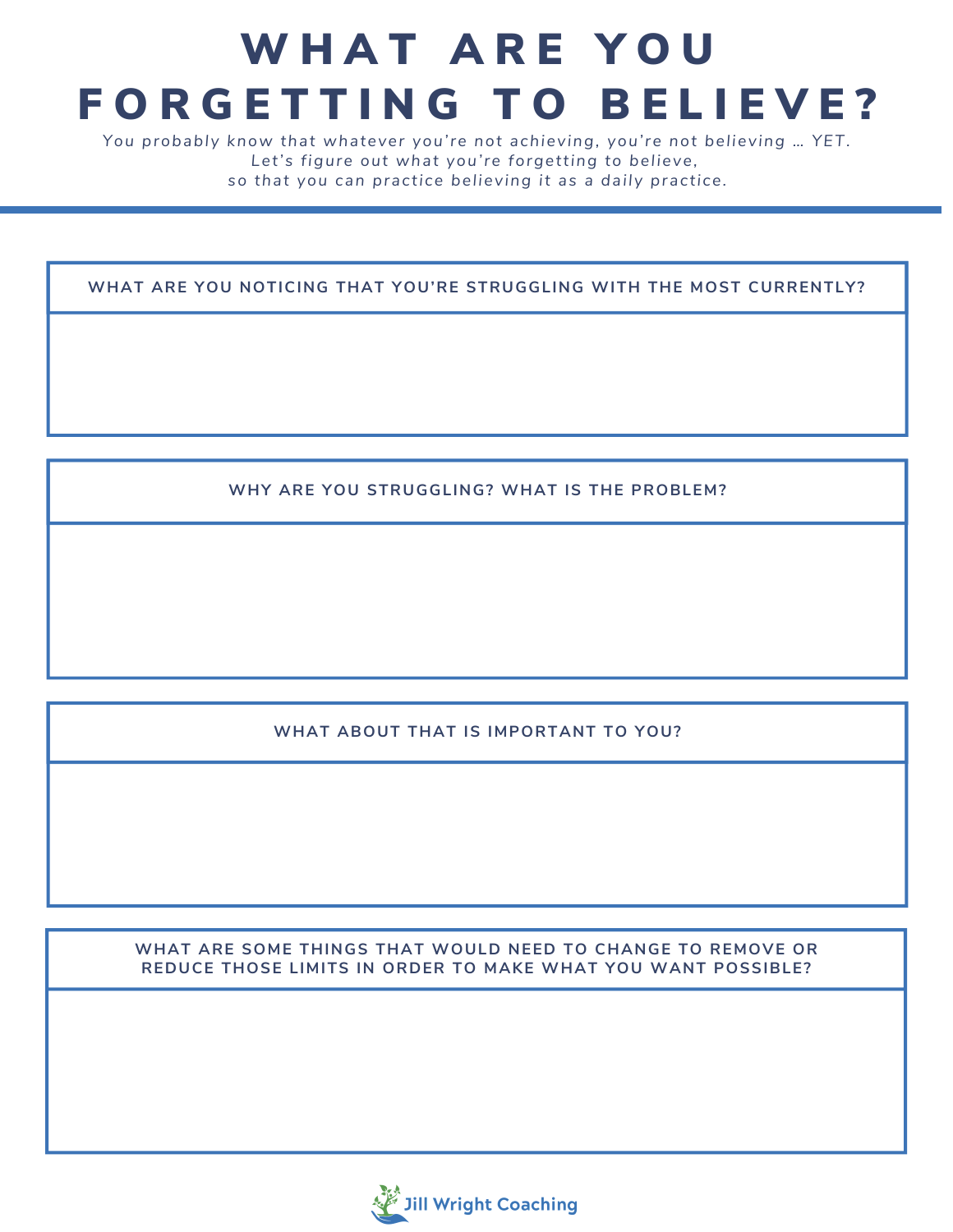## WHAT ARE YOU FORGETTING TO BELIEVE?

### **WHAT'S THE BIGGEST THING THIS DOESN'T FEEL POSSIBLE? IS IT RELATED TO:**

- **Something you're lacking? If so, list everything that's lacking.**
- **Something that your business is lacking? If so, list everything that's lacking.**
- **Something that your clients or potential clients are lacking? If so, list everything that's lacking.**
- **Something that the world is lacking? If so, list everything that's lacking.**

#### **FOR EACH ONE OF THE BULLETS ABOVE THAT YOU ANSWERED, EXPLORE EACH INDIVIDUAL BULLET FURTHER. JUST PICK ONE THING FROM EACH THAT'S LACKING.**

- **How does this thing lacking make you feel ?**
- **What do you do when feel this way about this lack?**
- **How do you act ?**
- **What do you avoid doing?**
- **What do you do instead of doing what you should do?**
- **How do you try to solve the problem? Or what do you do instead of solving the problem?**
- **When you act this way, what happens?**
- **What do you achieve?**
- **What problem do you solve?**
- **What problem(s) do you create?**
- **What do you notice about how you show up in your business?**
- **Where else in your life do you notice yourself doing this or producing this result ?**